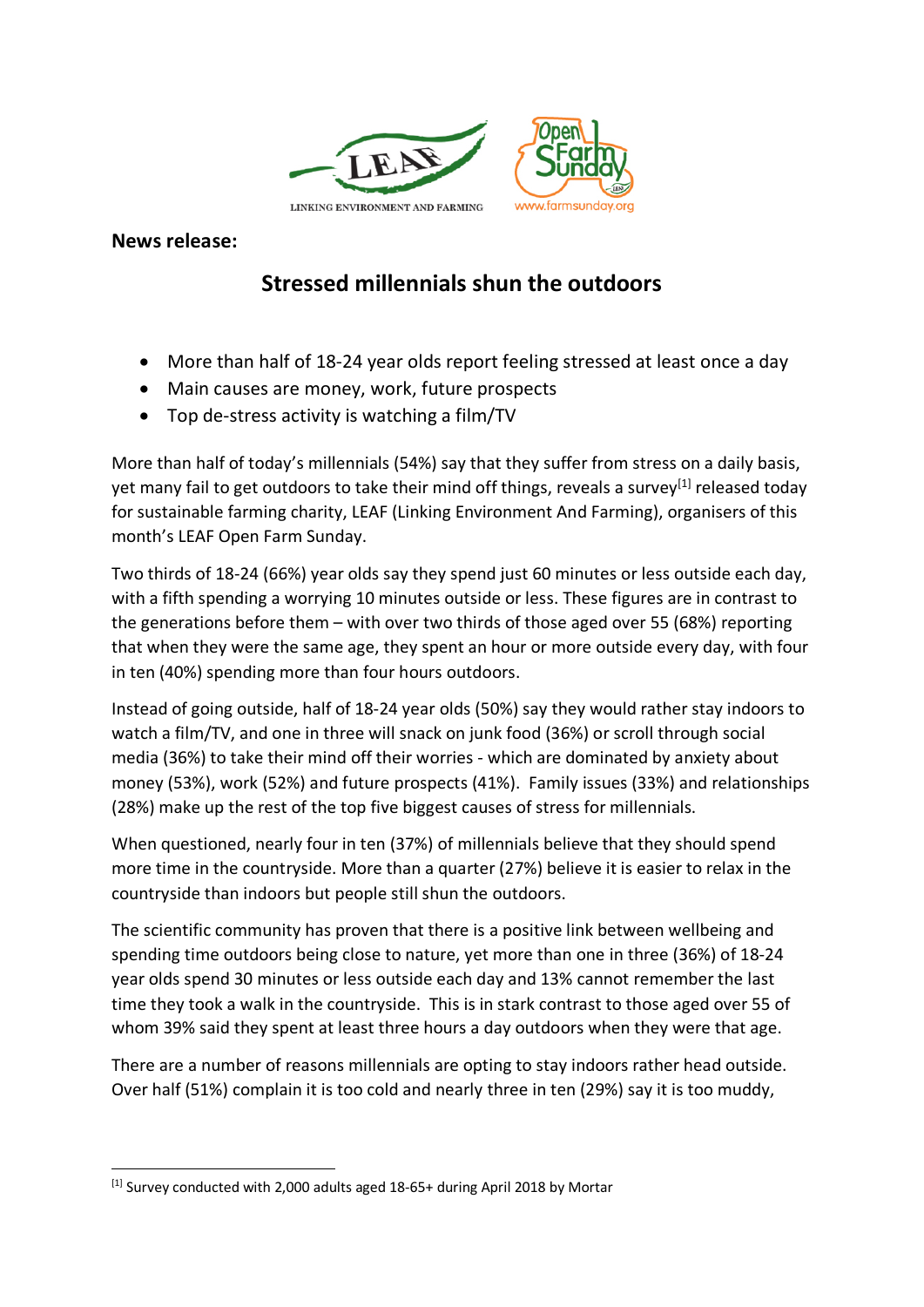whilst over a fifth (22%) don't like insects and bugs and one in ten (9%) are not confident that they have the right clothes to wear.

When they do get outside though, nearly one in six (58%) 18-24 year olds admit a walk in the countryside can help relax them, yet many are interrupting their relaxation with technology. More than one in four say they have to take their phone with them when they visit the countryside, with one in five (20%) claiming they can't go more than ten minutes without checking their phone.

Meanwhile half of them (52%) say whether somewhere is picturesque enough to make good photos influences their decision of where to go outdoors - with more than a quarter (27%) saying it is actually the deciding factor.

Over the past decade, the University of Essex has been researching people's perception of their own mental health and wellbeing and whether this changes after they have gone on a trip to a LEAF Open Farm Sunday event. The most recent findings from LEAF Open Farm Sunday events in June 2017<sup>[2]</sup> show that spending time going for a walk, visiting a farm or with animals outdoors makes people feel happier. In the study, people who visited a farm said it had lifted their mood (63%), boosted their energy (44%) and they felt less tense (34%). Outdoor activities (such as nature walks, tours of the farm and seeing the animals that take place on Open Farm Sunday) can increase connectedness to nature, which is lower for the younger millennial generation compared to the over 55s.

Dr Mike Rogerson PhD, AFHEA from the University of Essex, who has researched the impact of attending LEAF Open Farm Sunday events said: "Spending time outdoors benefits our mental and physical health and this can be important for us all, including young people experiencing depression, anxiety or stress. Something as simple as going for a walk or visiting a local park or farm can make a massive impact and events such as Open Farm Sunday can play an important role in our society."

The survey has been timed to coincide with the annual LEAF Open Farm Sunday on 10<sup>th</sup> June 2018, which sees hundreds of farms across the country open their gates to the public with activities ranging from guided tours, getting up close to farm animals, adventure trails through woodland, tractor and trailer rides, craft activities, talks and food tastings.

In addition, LEAF Open Farm School Days - the nationwide initiative to get children out onto farms and learning about where their food comes from – will run alongside LEAF Open Farm Sunday throughout June. Focusing on 14-18 year olds, LEAF is urging schools to set up visits to help lessen the negative effects a lack of time spent in nature can have.

 $^{[2]}$  University of Essex analysed the findings of questionnaires given to 83 people who visited a farm during Open Farm Sunday 2017 who recorded how they felt before and after their farm visit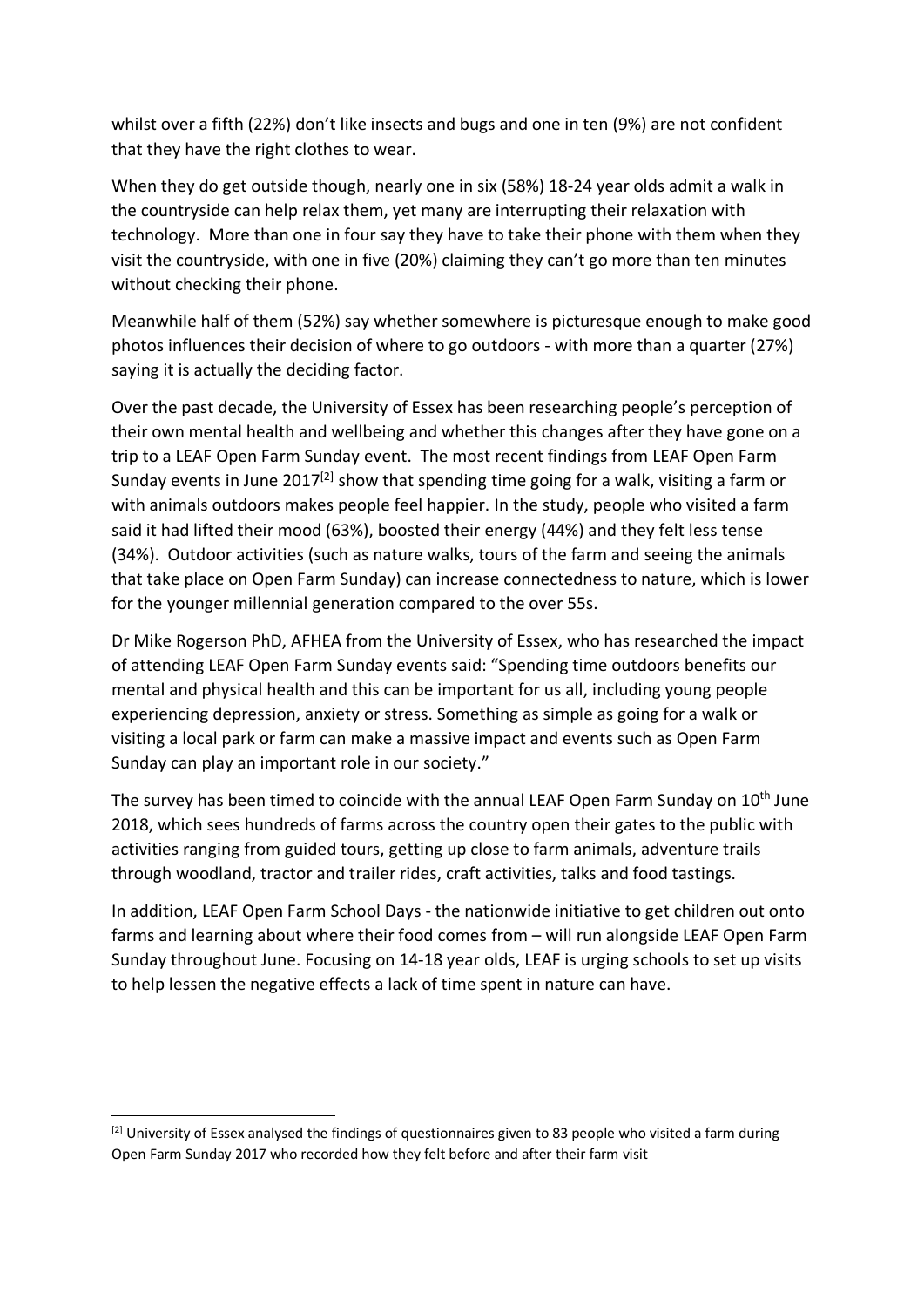Sustainable farming charity, LEAF, is urging young people and families to spend more time outside to reduce stress and improve mood.

LEAF Open Farm Sunday Manager Annabel Shackleton said; *"*Visiting a farm on LEAF Open Farm Sunday is the perfect opportunity for young people to explore and enjoy the great outdoors, reconnect with nature and reap the benefits that comes with this. Farms all over the country from Jersey to Scotland are opening their farm and hosting lots of activities for all ages. The best news is that entry and parking are free for most."

For more information about LEAF Open Farm Sunday and to find a farm to visit on 10<sup>th</sup> June go to www.farmsunday.org

## **5 ways to de-stress outdoors:**

- 1. Take a stroll in the countryside and take time to appreciate all that is around you
- 2. Listen out for the birds in the hedgerows, stand and watch cows grazing, bees collecting pollen, or just the wheat blowing in the breeze
- 3. Relax as you breathe in the smell of the trees and wildflowers
- 4. Take off your shoes and feel the grass beneath your feet
- 5. Have a picnic and take time to really taste your food.

- ENDS -

For more information visit www.farmsunday.org. To keep up to date on Twitter follow @OpenFarmSunday, and @LEAF\_Farming

For further information contact:

## **Ceres**

LEAF Open Farm Sunday Press Office T: 01189 475956 E: openfarmsunday@ceres-pr.co.uk

## **Editors notes:**

- **LEAF Open Farm Sunday** is managed by LEAF (Linking Environment And Farming). LEAF is the leading organisation delivering more sustainable food and farming. It works with farmers, the food industry, scientists and consumers to inspire and enable sustainable farming that is prosperous, enriches the environment and engages local communities. LEAF has organised Open Farm Sunday since it began in 2006. (LEAF is a registered charity no: 1045781)
- LEAF Open Farm Sunday offers a chance for all farmers to open their gates and welcome people onto their farms to discover the world of farming